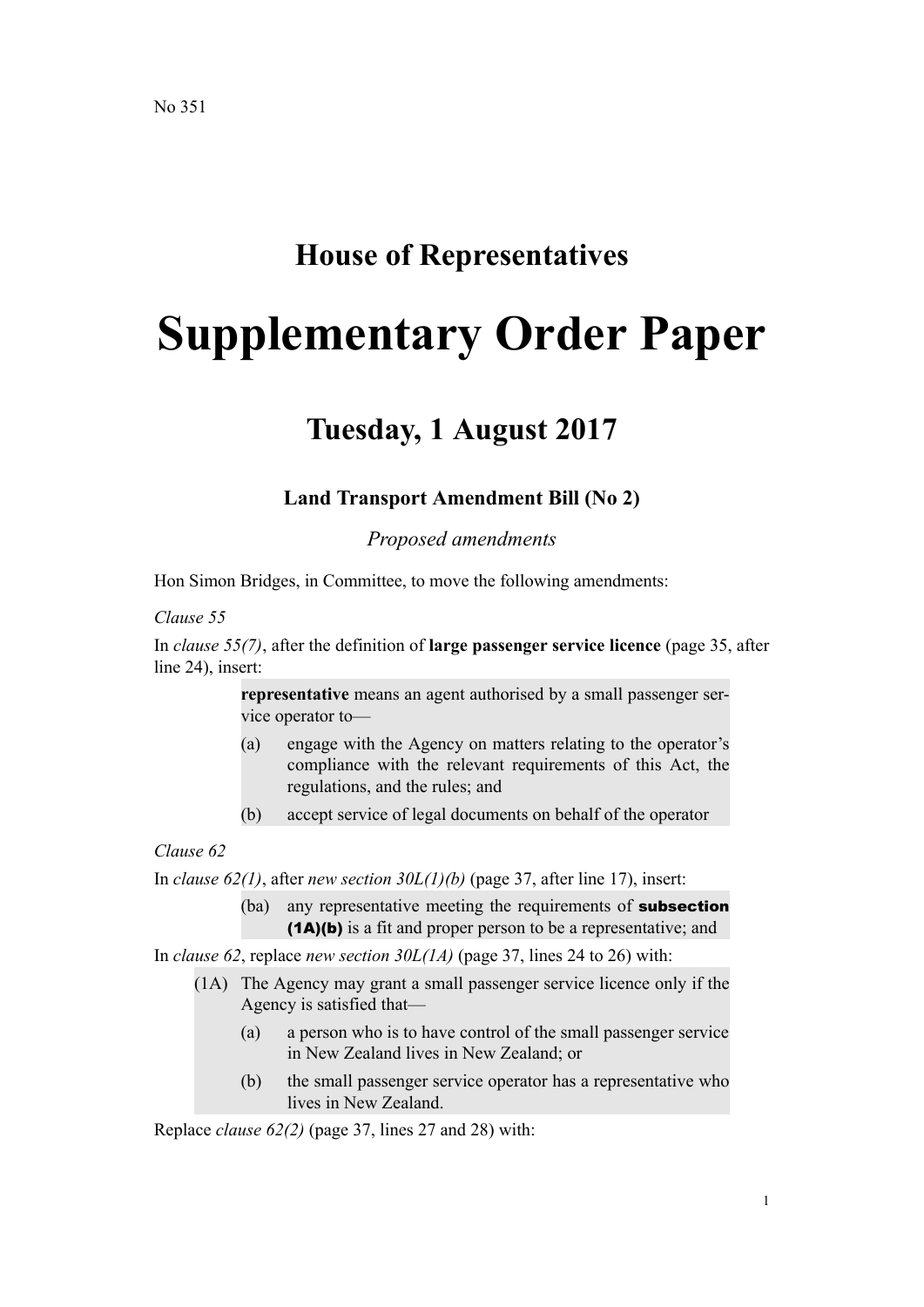(2) In section  $30L(2)$ , replace "to operate, control, or have an involvement in, a transport service" with "in relation to any transport service".

#### *Clause 65*

In *clause 65(1)*, replace *new section 30S(1)(c)* (page 38, line 20) with:

- (c) any representative who lives in New Zealand is not a fit and proper person to be a representative; or
- (d) any driver is not a fit and proper person.

#### *Clause 67*

In *clause 67*, replace *new section 30U(1)(c)* (page 39, lines 1 and 2) with:

- (c) the holder of a small passenger service licence does not have—
	- (i) a person with control of the service in New Zealand who lives in New Zealand; or
	- (ii) a representative who lives in New Zealand.

#### *Clause 96*

In *clause 96(3)*, replace *new clause 6(1) of Schedule 1* (page 50, lines 17 to 19) with:

- (1) Before the close of the 28th day after the commencement of this clause,—
	- (a) section 30J(d) does not apply to a small passenger service operator who is facilitating a small passenger service; and
	- (b) section 30U(1)(c) does not apply to a small passenger service operator.

In *clause 96(3)*, replace *new clause 6(3) of Schedule 1* (page 51, lines 1 to 11) with:

- (3) A small passenger service operator whose licence may be suspended under section 30U(1)(c) must, before the close of the 28th day after the commencement of this clause,—
	- (a) ensure that—
		- (i) a person with control of the service in New Zealand lives in New Zealand; or
		- (ii) the operator has a representative who lives in New Zealand; and
	- (b) in the manner required by the Agency, notify the Agency—
		- (i) that the operator meets the requirements of paragraph (a); and
		- (ii) of any address information required under the rules in relation to that person or representative.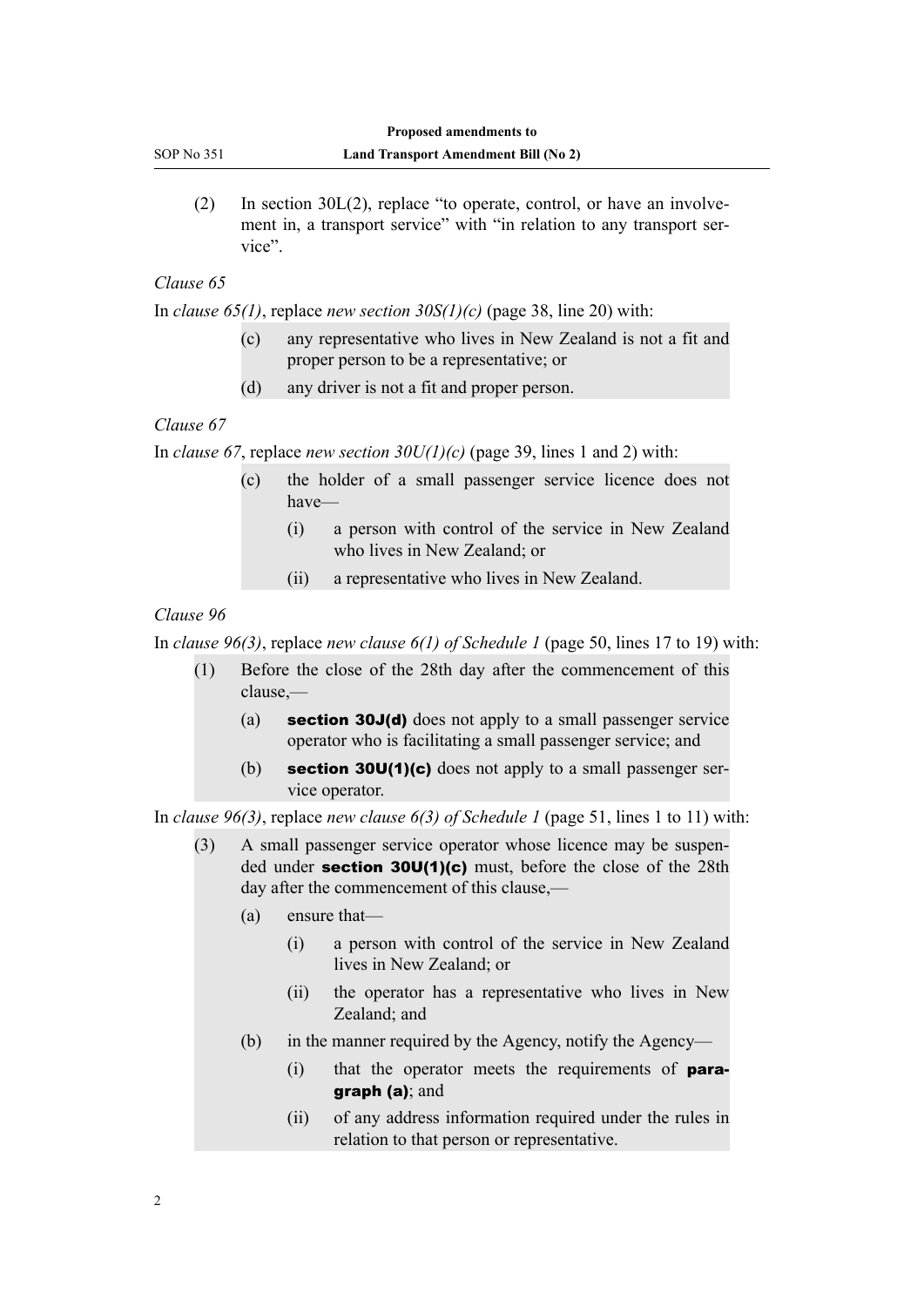## **Explanatory note**

This Supplementary Order Paper amends the Land Transport Amendment Bill (No 2) (the **Bill**).

The amendment to *clause 62* provides that the New Zealand Transport Agency (the **Agency**) may grant a small passenger service licence if a small passenger service operator has a representative who lives in New Zealand or a person with control of the small passenger service in New Zealand who lives in New Zealand. The Bill as introduced required the latter only.

This amendment has the effect of enabling an applicant for a small passenger service licence who is based overseas to obtain a licence if the applicant has a representative living in New Zealand. Representative is defined in a new amendment inserted into *clause 55* as an agent who is authorised to engage with the Agency on matters relating to the operator's compliance with the relevant legislation and who is also authorised to accept service of legal documents on behalf of the operator. The representative must meet the fit and proper tests set out in sections 30C and 30D of the Land Transport Act 1998.

If a licence holder has such a representative, but the Agency becomes satisfied that the representative is not fit and proper, *clause 65's* amendment to *new section 30S(1)* enables the Agency to revoke the small passenger service licence.

*Clause 67's* amendment to *new section 30U(1)* provides that the Agency may suspend a small passenger service licence if the licence holder does not have either a representative who lives in New Zealand or a person in control of the service in New Zealand who lives in New Zealand. The Bill as introduced allowed suspension for the latter only.

The amendments to *clauses 65 and 67* have the effect of requiring a small passenger service licence holder who is based overseas to continue to have a fit and proper representative living in New Zealand.

*Schedule 1* contains transitional provisions, which are amended to reflect the Supplementary Order Paper's amendments. *Clause 6 of Schedule 1* currently requires a small passenger service operator who does not have a person with control of the service living in New Zealand to ensure that such a person lives in New Zealand. The operator has 28 days from the commencement of *Schedule 1* to comply. (*Clause 2* of the Bill enables commencement of *clause 96*, which brings *Schedule 1* into force, by Order in Council with a default date for commencement if no order is made. The Bill's original default date of commencement of 1 July 2017 is being sought to be amended by Supplementary Order Paper No 328 to 1 October 2017.)

The amendments in this Supplementary Order Paper enable the operator to fulfil licensing requirements if, within the 28 days, the operator has a representative who lives in New Zealand and the operator supplies the representative's address details to the Agency.